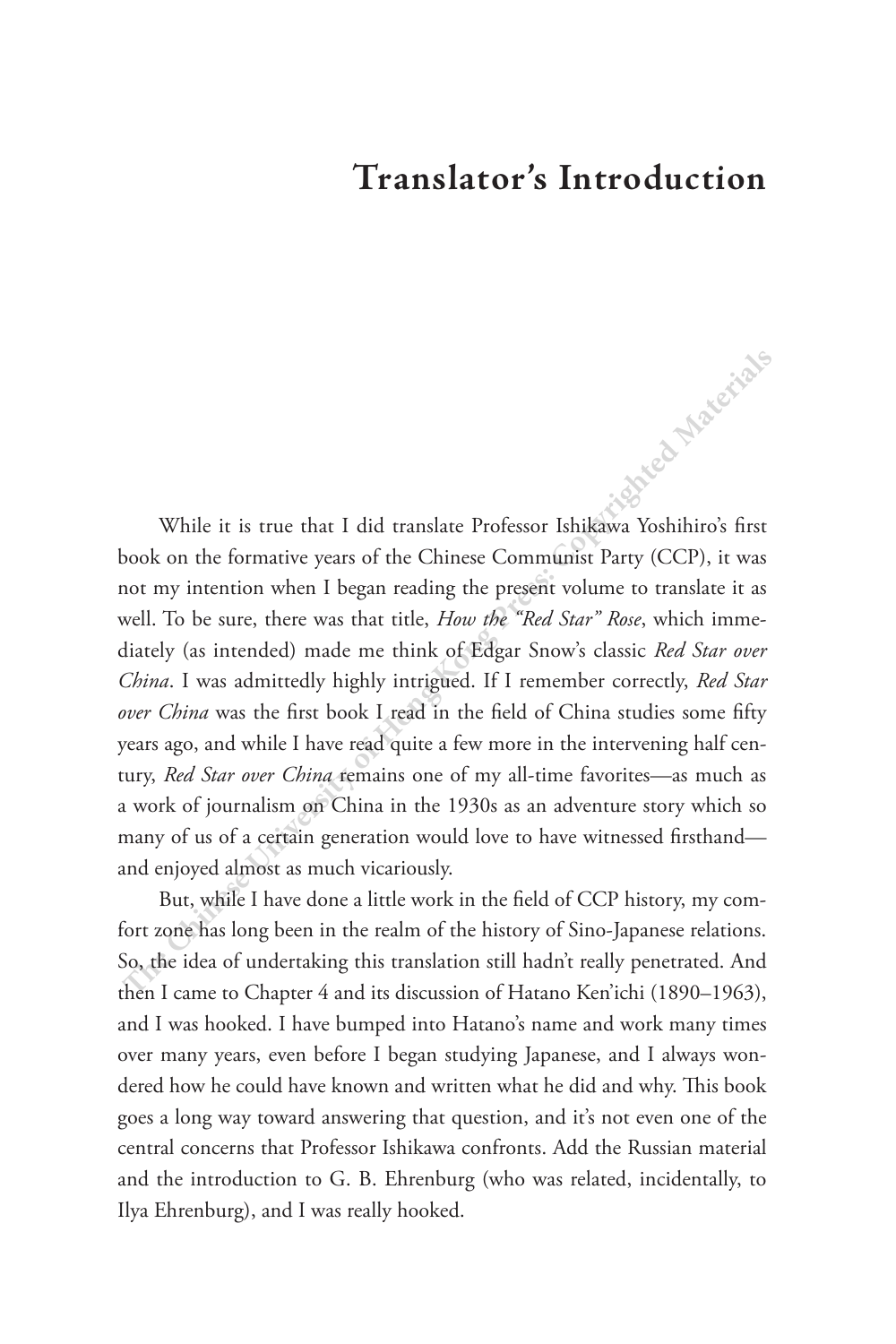Unless you are a specialist in Edgar Snow studies or a devout believer in the Chang-Halliday view of the subject, this book is likely to transform your idea of the topic. That we never quite figure out who the initial figure identified as "Mao" really was in no way detracts from the thrust of the topic. As Professor Ishikawa notes in his "Afterword," this book may have some of the trappings of an academic mystery novel, but many works of that genre not only do not end with a neat solution—they actually afford the reader food for thought as the mystery remains an open question. Who the image referred to repeatedly in this work as that of a "chubby Mao" is never solved, and limitations of the English language as well as understandable sensitivities prevented me from using many other adjectives to describe whoever that person was. One is reminded of the unresolved conclusion of *The Maltese Falcon* and the nickname used throughout to refer to Sidney Greenstreet's character in it.

Over the twenty-plus years that we have known one another, I have found intellectual interactions with Professor Ishikawa of a caliber second to none. Many times I have translated a sentence or listened to an argument laid out by him and thought to myself: How can that be right? Did I misunderstand something? I don't think I would be disclosing a secret by stating that Japanese is not an easy language for non-natives. And, then, the more I thought about it, the more I ruminated, clarity almost always would prevail. His work alone bears out my heartfelt belief that Japanese-language skills are an essential instrument in the tool chest of anyone researching and writing about prewar China. And, that was another prime factor in prompting me to translate this book—to make it available to the wider readership of interested parties and especially to inspire younger scholars. Professor Ishikawa notes in his "Afterword," this book may have some of the trappings of an academic mystery novel, but many works of that gene not only olo not end with a neat solution—they actually afford the reader food

One final thought about language. Ishikawa adopts a different tone here from his earlier book. That volume was strictly academic and followed a straightforward prose style. This volume, by contrast, has a more vernacular, occasionally conversational tone, a more personal touch. The author takes us with him as he pursues various conundrums to various ends. I have tried to convey that in English, though tone is one of the hardest qualities of language to translate. Any failure on that front is mine alone.

> **Joshua A. Fogel** Toronto, April 2020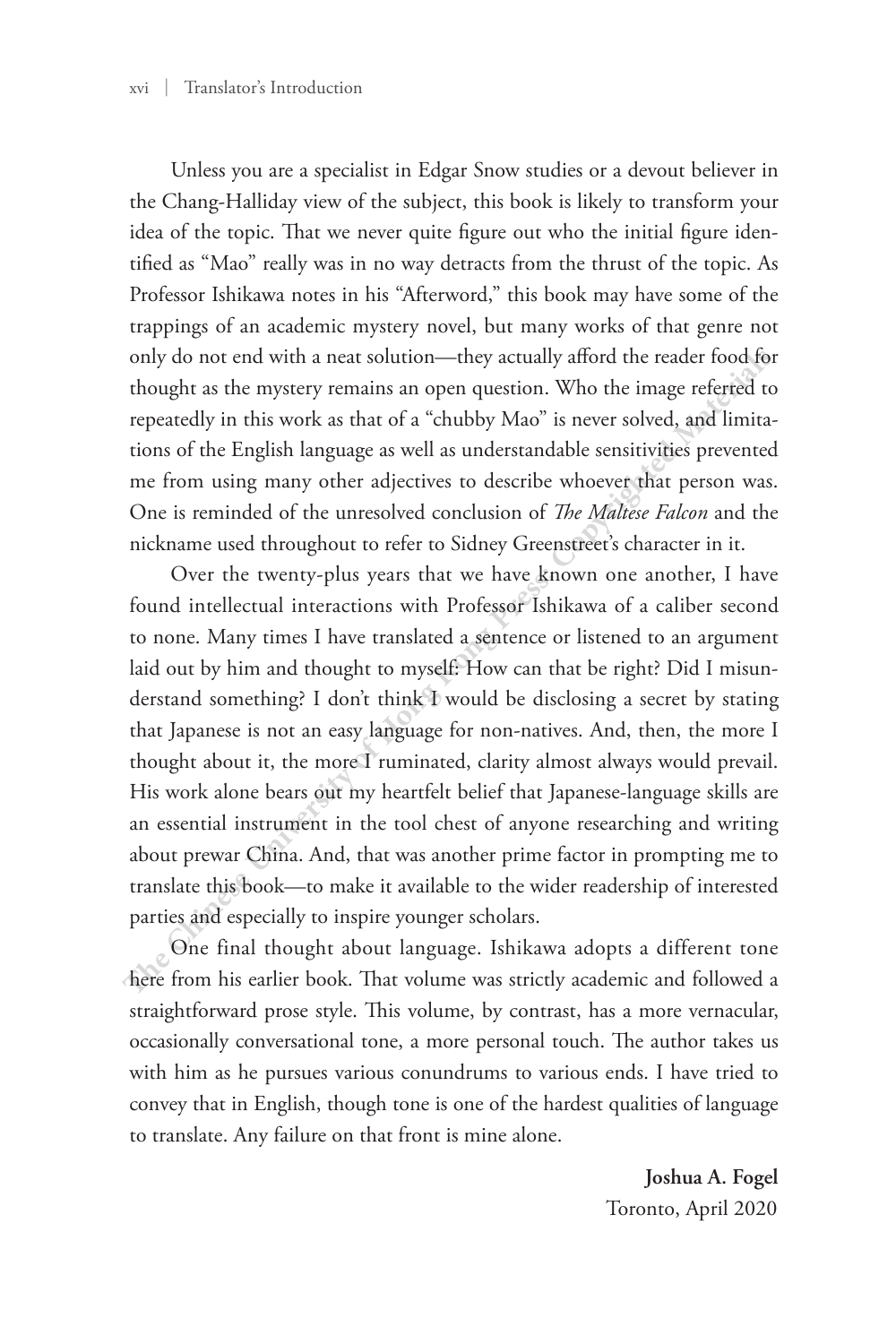## **Afterword to the English Edition**

This volume is a revised version of my 2016 book, *Akai hoshi wa ikan ni shite nobotta ka* (How the Red Star Rose) (Kyoto: Rinsen shoten), for Anglophone readers. At the publisher's request, the original Japanese edition had virtually no notes as it was aimed at a general readership, but after it appeared in print, I rewrote some of the content for specialists and scholars around the world more broadly and provided emendations and footnotes where necessary. Two Chinese-language editions based on the original Japanese version were published by The Chinese University of Hong Kong Press (a traditional-character text, March 2020) and Peking University Press (a simplified-character text, June 2021) respectively. Now the former publisher has brought out an Englishlanguage edition.<sup>1</sup> Because of the marked difference in background knowledge of Chinese readers, I took this into account with the Chinese version, and considering the differing cultural backgrounds of Japan and China, I have revised the original text for the English version. Both the narratives in the English and Chinese editions are 20% longer than the Japanese original. In this sense the English and Chinese texts are the full editions in the essential conception that I was unable to achieve in the Japanese text. This volume is a revised version of my 2016 book, *Akaj hobii wa ikan ni shit*<br> *nobotta ka* (How the Red Star Rose) (Kyoto: Rinsen shoten), for Anglophone<br>
readers. At the publisher's request, the original Japanese editio

Studies of Mao Zedong are an area of research with a high degree of difficulty. In his homeland of China, Mao is considered a great man, a founding

<sup>1</sup> The publication of this book has been supported by a grant from the Resona Foundation for Asia and Oceania 公益財団法人 りそなアジア・オセアニア財団.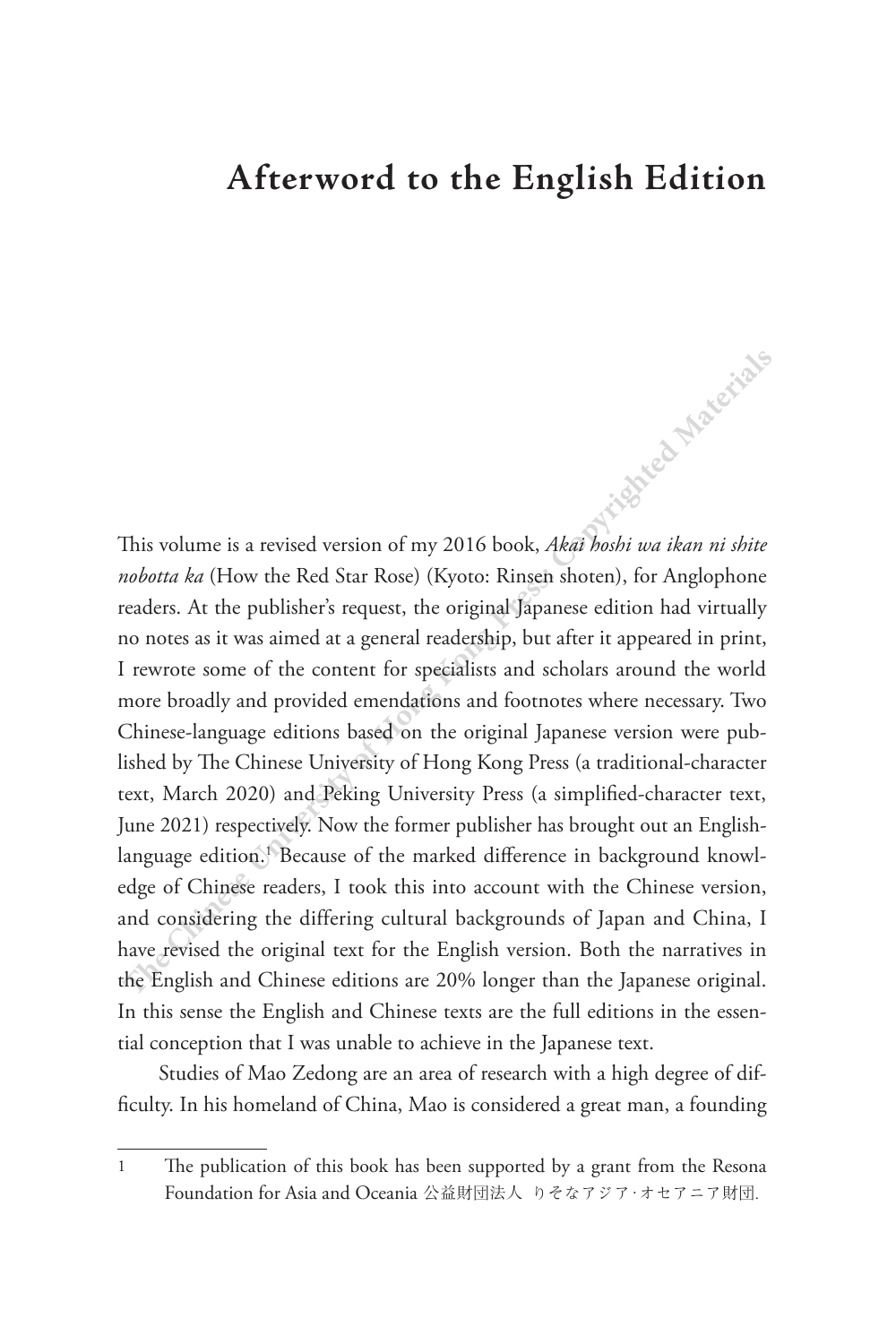father, but as a result even today there are severe stipulations regarding his official image and place in history, making free discussion of or research on Mao impossible. This is, of course, true in the arena of political taboos. On the other hand, the difficulty is compounded outside China. First, the immense volume of ideological discourses that have accumulated since he was alive make discussing him in a scholarly vein difficult. One may wish to understand Mao's importance in contemporary Chinese history, but in fact contemporary Japan is not compatible with reading his written work and penetrating his world to study it. This is simply the truth about Sinologists in contemporary Japan. And, conditions are not all that different elsewhere.

One further hurdle is the mountain of scholarship that has been produced in China. Of course, because this scholarship has long been carried out within a distinctive historical framework, there are limitations to it. Nonetheless, the predominance of China, Mao's homeland, and the accumulation of research are overwhelming. Although we welcome the discovery of new materials and new facts and publish them, in truth specialists in the field of the history of the Chinese Communist Party work as hard as they can to gain the appreciative words, "you do it very well, for a foreigner." Thus, a foreigner carrying out research on Mao Zedong are, metaphorically speaking, competing with the Chinese national team in ping-pong. No matter how desperately I may practice, I can't possibly compete. Even if I try a trick play, the Chinese team has already prepared for it in their game plan, and after a one-sided match, they say "nice game" and shake hands. immense volume of ideological discourses that have accumulated since he was alive make discussing him in a scholarly vein difficult. One may wish to understand Mao's importance in contemporary Japan is not compatible with

Now, let me deliberately adopt a taboo or a disadvantage such as being unable to publish within China and call for originality? This, too, in the context of ping-pong, would be like a match with special rules, such as: the Chinese player had an ordinary paddle while we alone had special paddles and only we can win points. Just as an honest sportsman would not wish for such a match to transpire, an honest non-Chinese scholar would be reluctant to proudly tell Chinese scholars that one or another of Mao flaws have never been discussed before. With all sorts of things mixed in for Mao studies, if at all possible I wouldn't want to go there. The unpopularity of research on Mao Zedong today is a result of the piling up of all these circumstances.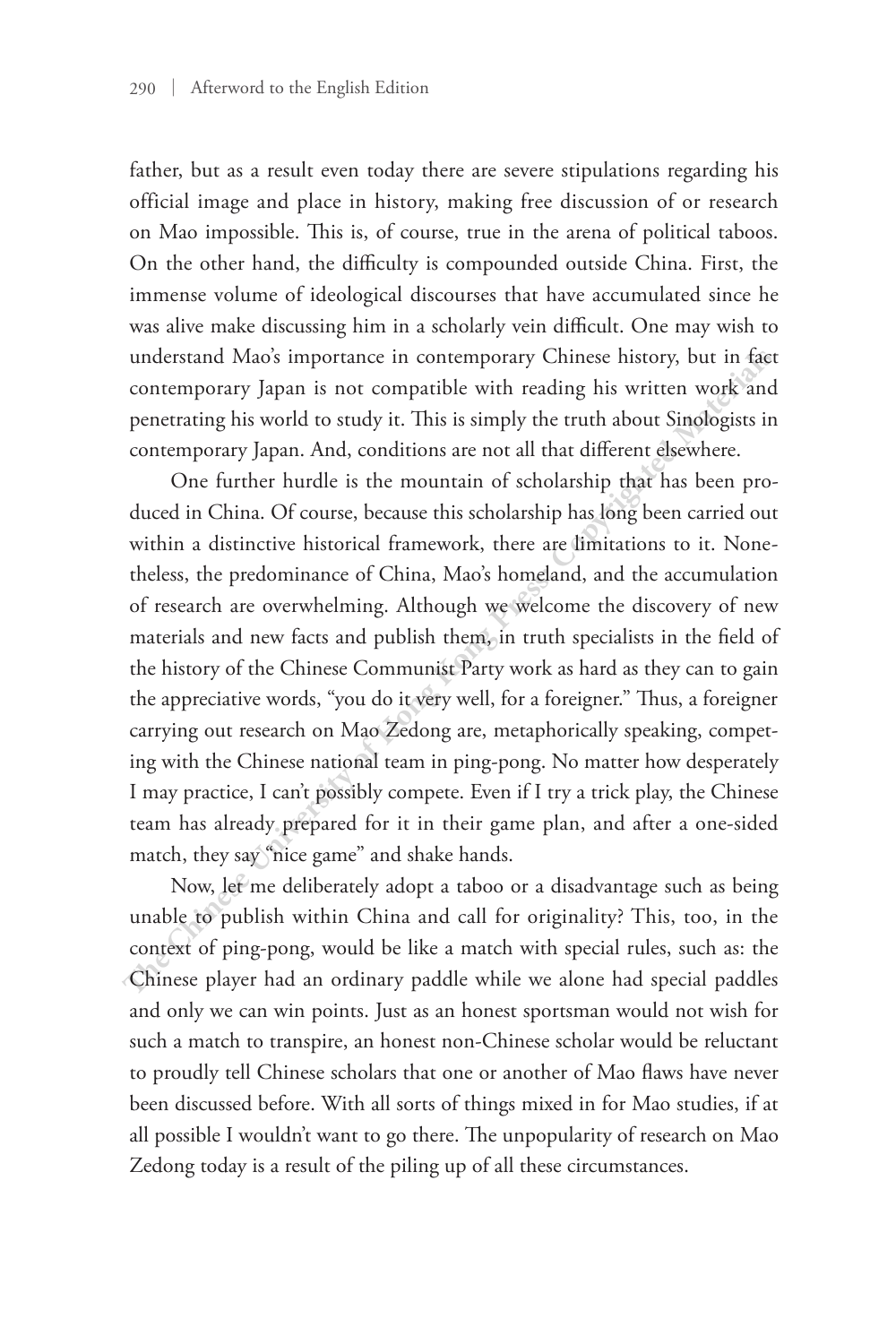Can we, though, understand contemporary China without a discussion of Mao? That is, of course, impossible. He is an essential topic for research. Hence, I would like to aim at a content and standard with research in China. How about coming up with a serve or shot, or a new tactic or strategy, such as the Chinese team has thus far not seen? While contemplating such a move, the image of Mao Zedong before "Mao Zedong" occurred to me. After he became "Mao Zedong," novel ideas seldom occurred in the realm of collecting even a little in the way of materials. But, was that the case back when he was still a man of mystery?

Take, for example, the image of a "chubby Mao Zedong" that I mention at the beginning of this book. I laughed when I first saw it. It was utterly bizarre. When I took it out and looked at it again, however, the thought struck me: "Why do I feel that this photograph is so strange?" And, as I thought about it further: "How was Mao thought of back then? Edgar Snow gained sudden fame with *Red Star over China*, but before that what kind of image was in circulation? Perhaps, no one, even specialists in the history of the Chinese Communist Party, were aware of the fact that such a strange head shot existed before Mao became the face of the CCP." After doing a little checking, this was exactly it. So, I went on to do a thorough investigation. as the Chinese team has thus far not seen? While contemplating such a move, the image of Mao Zedong" once "Mao Zedong" occurred io me. After he became "Mao Zedong" occurred in the realm of collecting even a little in the w

In terms of research method, this book is a report on my effort to solve a riddle—namely, the riddle of the early image of Mao—by exploring materials to the extent possible. I have no particular theory or advocacy to support my work. I'm merely enthusiastic in trying to explain this enigma to which no one knows the answer. However, if I could explain the background of my interest in a paradoxical way, it might run as follows. As a result of knowing in a half-hearted manner the process and results of history, we often are unable to understand the intuition and common sense normally held by people at the time we are researching. From our perspective now, they appear to have feared what was unlikely to emerge, while at the same time paying little attention to what would likely soon occur. It may seem to us as if they were living in a completely different world from our own. The more that we know the subsequent history, the more the paradox emerges in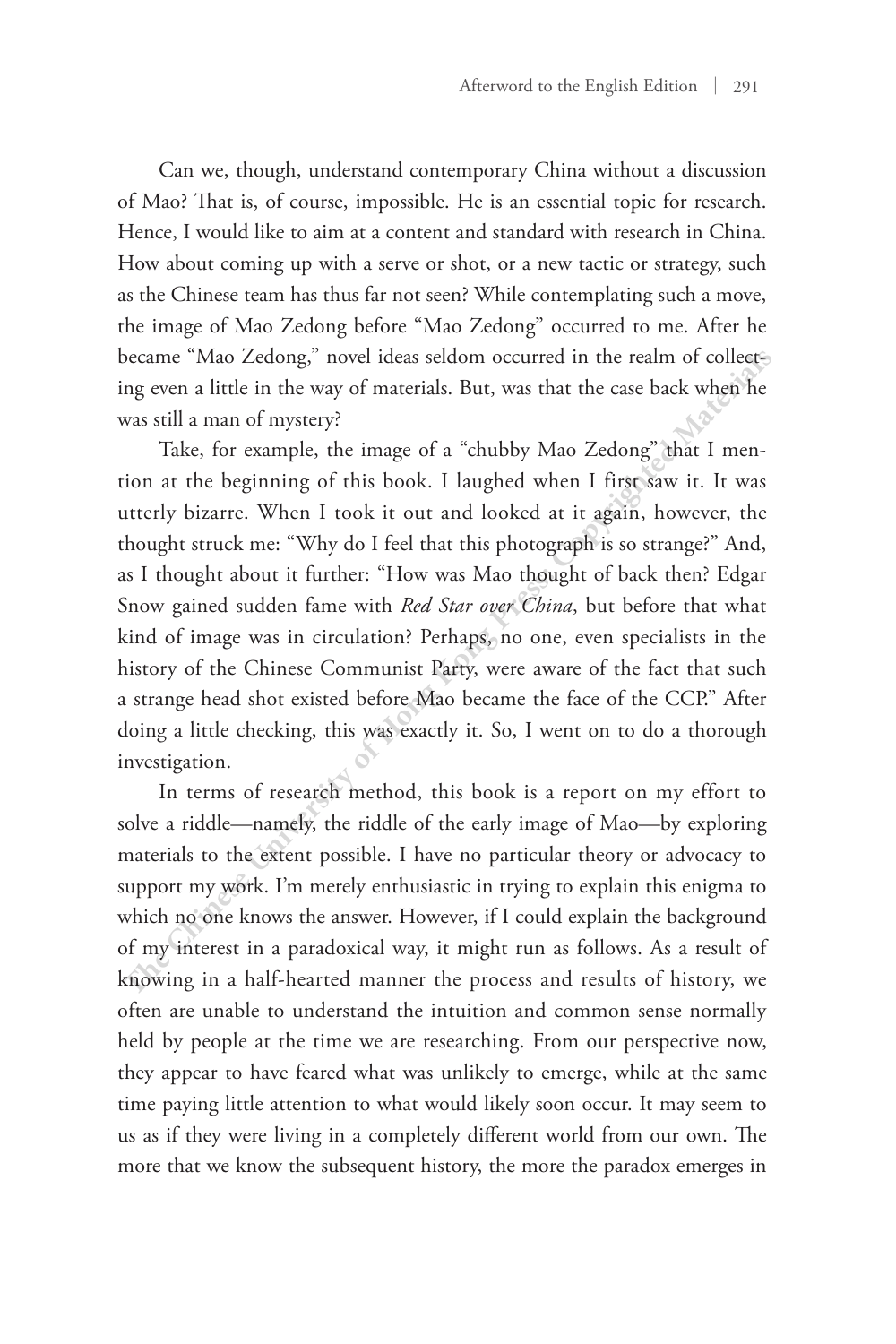which, restricted to ready-made concepts, conditions at that time cannot be comprehended. Thus, Chinese specialists who are the most knowledgeable when it comes to Mao Zedong are confined by the starkest preconceptions, while by contrast we are able to understand, perhaps inaccurately, an era of uncertain information. Above all else, Mao's early image is a diffuse collision and reflection in which there is little related information outside China, and it is complicated by a great deal of false data. As such, there may actually be advantages to being a scholar of China outside the country.

I have written this book, then, on the basis of a concept of using what we don't know and knowing the era in which the people similarly did not know. I adopted a style of an academic mystery novel by which, on the one hand, we transcend the standard of "well done, for a foreigner," while at the same time attracting readers with no connection in their daily lives to the history of the CCP. Did it actually work? I invite everyone's pointers and criticism.



I have become indebted to many people in the writing of this book. First are the people who helped provide me with amassing related materials, in particular the Russian texts and journals which were the sources of numerous difficulties: Professor Alexander Pantsov (Capital University, Ohio) and Professor Irina Sotnikova (Far East Institute, Russian Academy of Sciences) were both extraordinarily helpful. In fact, Professor Pantsov, the author of his own biography of Mao Zedong, is the grandson of Georgii Borisovich Ehrenburg, a China scholar from the former Soviet Union introduced in this volume and the author of the first biography of Mao written outside China. Professor Pantsov provided me with the Russian-language biography which his grandfather composed in 1934 and allowed me to publish it in translation. Furthermore, in Japan, Ms. Hatano Maya 波多野真矢, granddaughter of Hatano Ken'ichi (the man who introduced the photograph of a chubby Mao Zedong), who also appears in this book and was a scholar of Peking opera as well, searched for relevant documents in response to my queries and provided me with a photograph of his grandfather. In the process of the pursuit of uncertain information. Above all else, Mao's early image is a diffuse collision<br>and reflection in which there is little related information outside China, and<br>it is complicated by a great deal of false data. As such, there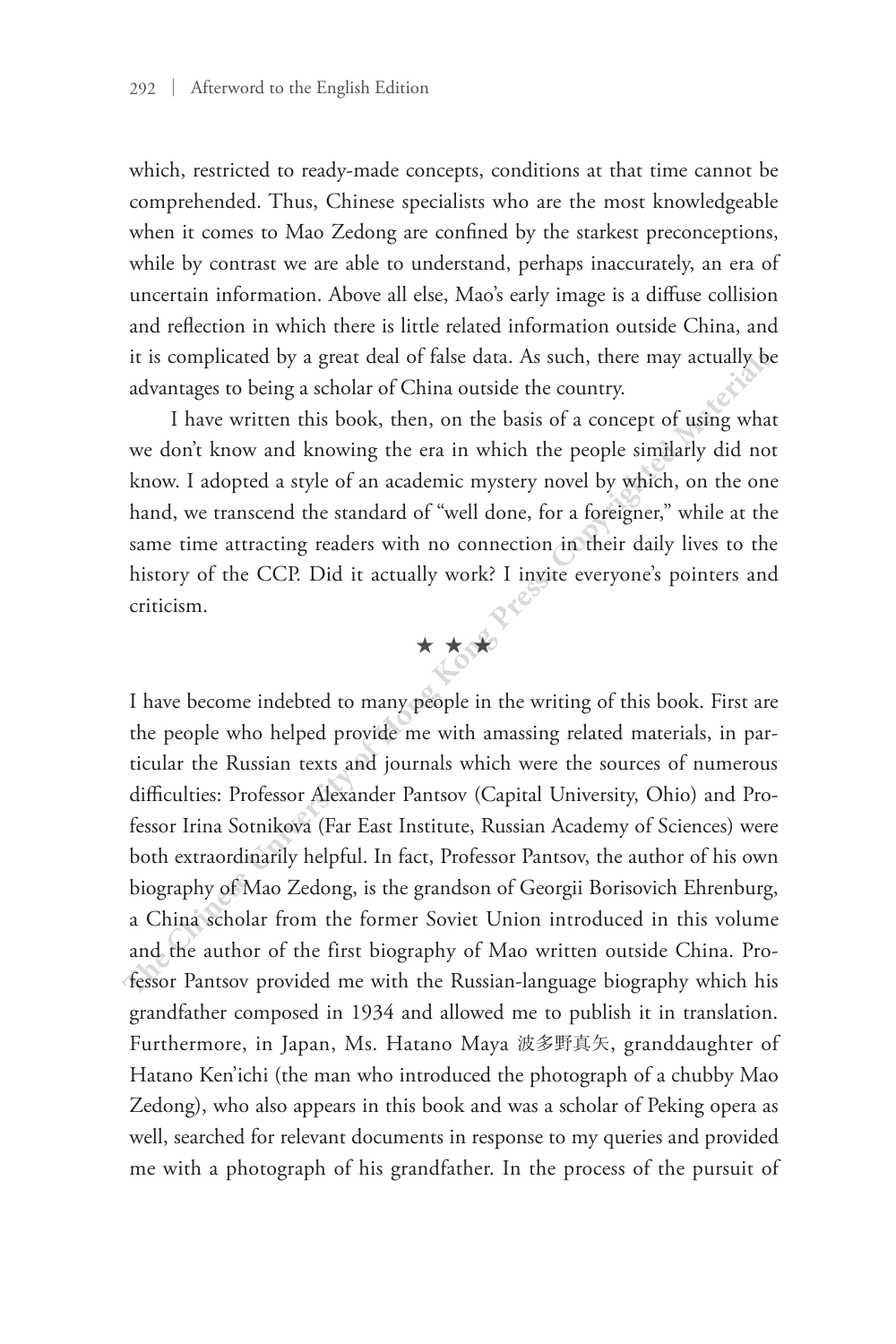documents to write this book, these two grandchildren of China scholars, in the USSR and Japan, respectively, pioneered research on Mao Zedong.

Over the years 2013–2014, I carried our research concerning materials on Edgar Snow's reporting work in northern Shaanxi and the photos and negatives shot by both him and Nym Wales which may be found in the archives of the University of Missouri–Kansas City, Brigham Young University, and the Hoover Institution at Stanford University; archivists there readily allowed me to photocopy materials. I have keenly felt the indispensability of the cooperation of such archives and libraries in the writing of a book such as this one that deals with numerous images and photographs. Similarly, in tracking down Chinese materials, I enjoyed the cooperation of Professor Zhang Si 張思 of the History Department, Nankai University, Professor Takida Gō 瀧田豪 of Kyoto Sangyō University, and Professor Joshua Fogel of York University. Let me now express my gratitude in print. In addition, this work received peer review by two anonymous referees prior publication by The Chinese University of Hong Kong Press, and I was honored by their numerous views and suggestions in the process. They only improved the accuracy of the accounts herein. negatives shot by both him and Nym Wales which may be found in the archives of the University of Missouri-Kansas City, Brigham Young University; and the Hoover Institution at Stanford University; archivist three readily al

For translating this book into an easily understood, yet sonorous English, I have to offer heartfelt thanks to Professor Fogel. A historian whom I most respect and honor, he also translated my earlier work, *The Formation of the Chinese Communist Party* (Columbia University Press, 2012). Although his field is the history of Sino-Japanese relations, his knowledge and linguistic skills go far beyond this, covering East Asian languages as well as French, German, and Russian. As the translator of this book which deals with reports on and introductions to Mao Zedong from all over the world, gaining Professor Fogel's full collaboration this time for this book was most fortuitous of all. At just the right time, from the fall of 2019 through the following March, he was resident at Kyoto University as a visiting scholar, and making good use of his spare moments during a busy time, he translated this volume. He returned to Canada shortly before the confusion caused by the contagion of Coronavirus spread worldwide, and later brought this translation to a conclusion under severe circumstances.